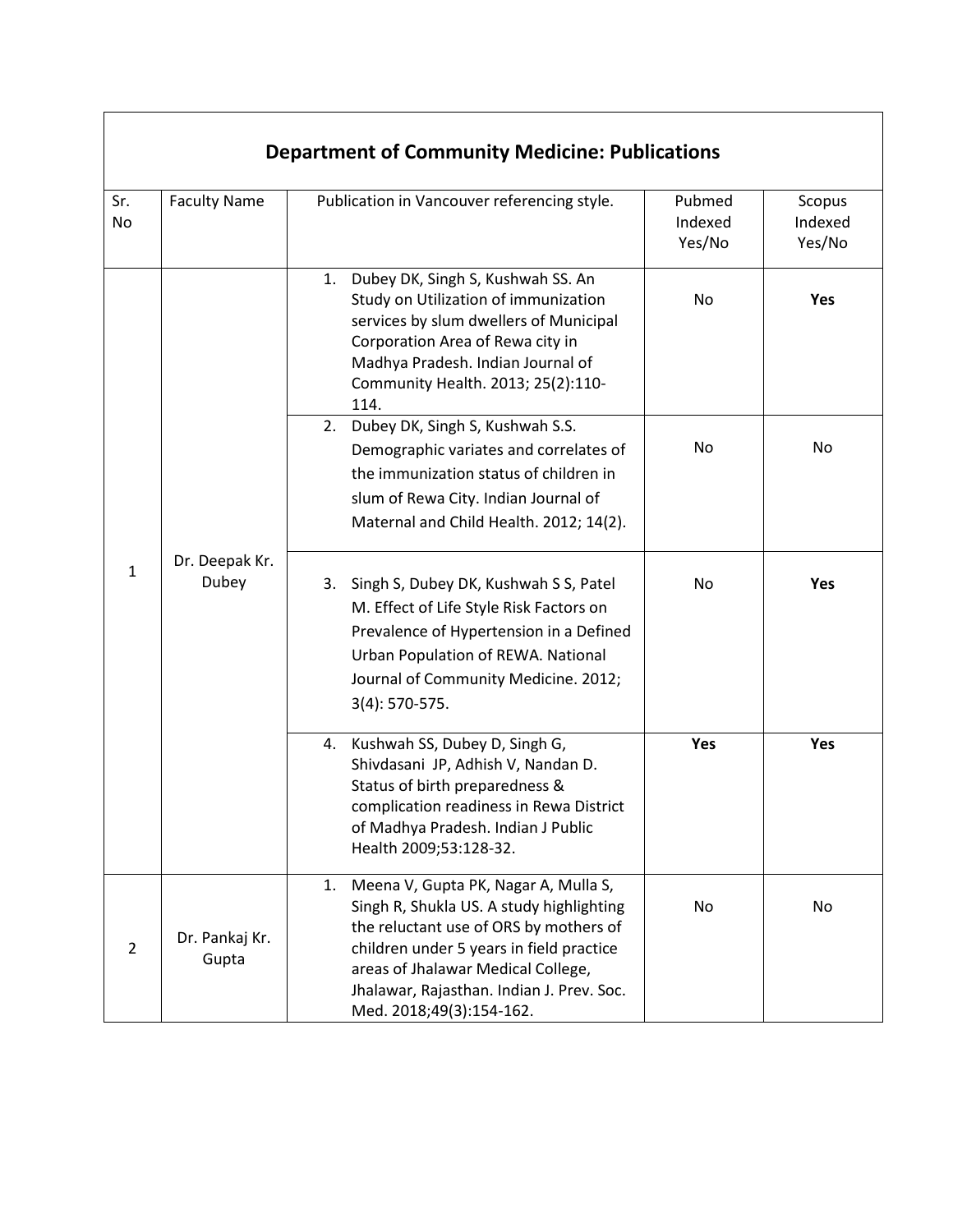| 2.<br>3. | Mulla S, Gupta PK. An experience of<br>facility based management at one of the<br>malnutrition treatment centre in district<br>Baran of Rajasthan, India. Int J<br><b>Community Med Public Health</b><br>2017;4(6): 2162-2166.<br>Gupta PK, Dadia VK, Baig VN.<br>Sociodemographic Profile and Factors<br>Associated to Nature of Crime of<br>Prisoners in Central Jail of Kota<br>(Rajasthan). National Journal of | No<br>No | No<br>Yes  |
|----------|---------------------------------------------------------------------------------------------------------------------------------------------------------------------------------------------------------------------------------------------------------------------------------------------------------------------------------------------------------------------------------------------------------------------|----------|------------|
|          | Community Medicine. 2015;6(3):405-<br>410.                                                                                                                                                                                                                                                                                                                                                                          |          |            |
|          | 4. Gupta PK, Mulla S, Baig VN. Malnutrition<br>Treatment Centre in District Baran,<br>Rajasthan Appraisal of Performance.<br>Indian J Community Health [Internet].<br>2015 Sep. 30;27(3):341-5.                                                                                                                                                                                                                     | No       | <b>Yes</b> |
| 5.       | Mulla S, Gupta PK, Ansari S. Analysis of<br>maternal mortality in a tertiary care<br>hospital of a metropolitan city. Indian J<br>Community Health . 2015 Dec.<br>31;27(4):448-50.                                                                                                                                                                                                                                  | No       | <b>Yes</b> |
|          | 6. Baig VN, Gupta PK, Sharma AK, Swarnkar<br>M. Assessment of Knowledge, Attitude<br>and Practice about Hepatitis B Among<br><b>Clinicians &amp; Medical Students: A Cross</b><br>Sectional Study. National Journal of<br>Community Medicine. 2015;6(3):415-<br>422.                                                                                                                                                | No       | <b>Yes</b> |
| 7.       | Mishra CP, Gupta PK. Correlates of<br>Nutritional Status in Geriatric Population<br>of a Rural Area of Varanasi. Indian J.<br>Prev. Soc. Med. Vol. 43 No. 1, Jan-<br>March. 2012:6-10                                                                                                                                                                                                                               | No       | No         |
| 8.       | Gupta PK, Mishra CP. Correlates of<br><b>Energy Balance in Geriatric Population</b><br>of a Rural Area of Varanasi. Indian J.<br>Prev. Soc. Med. Vol. 42 No. 4, Oct. -<br>Dec. 2011: 384-392.                                                                                                                                                                                                                       | No       | No         |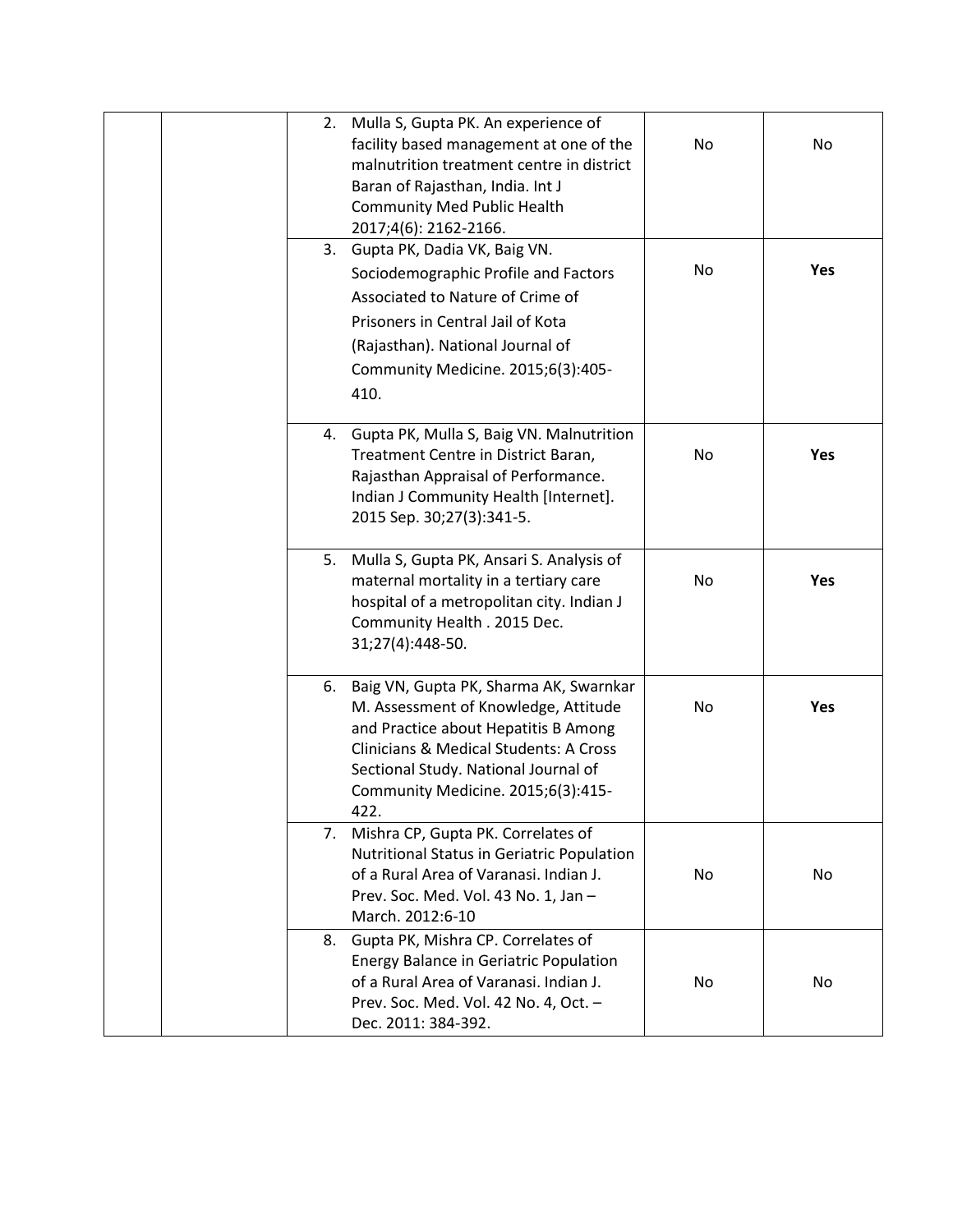|   |                               | 9. | Kesarwani P, Gupta PK, Mishra CP,<br>Kaushik A. Awareness About revised<br>National Tuberculosis Programme in a<br>Rural Area of Varanasi. Indian J. Prev.<br>Soc. Med. 2010;41(3&4):246-250.                                                                 | No | No  |
|---|-------------------------------|----|---------------------------------------------------------------------------------------------------------------------------------------------------------------------------------------------------------------------------------------------------------------|----|-----|
| 3 |                               | 1. | Singh L, Swarnkar M. A Cross Sectional<br>Study of Knowledge of Diabetes among<br><b>Care Givers of Diabetic Patient</b><br>Attending OPD in Tertiary Care Teaching<br>Hospital of Southern Rajasthan, India.<br>Natl J Community Med 2021;12(10):<br>321-324 | No | Yes |
|   | Dr.<br>Madhusudan<br>Swarnkar | 2. | Jain M, Swarnkar M, Mehta SC, Kumar V.<br>Assessment of Epidemiological<br>Determinants in Tuberculosis Patients<br>Receiving DOTS under RNTCP. Ntl J<br>Community Med 2017;8 (2): 63-67.                                                                     | No | Yes |
|   |                               |    | 3. Swarnkar M, Baig VN, Soni SC, Shukla<br>US, Ali J. Assessment of Knowledge and<br>Practice about Immunization among<br>Health Care Providers. Ntl J Community<br>Med April-June 2016; vol:2(1).                                                            | No | Yes |
|   |                               | 4. | Jain M, Swarnkar M, Mehta SC, Kumar V.<br>Evaluation study of treatment outcome<br>in Tuberculosis patients receiving DOTS<br>under RNTCP. Indian J Comm Health<br>2016; 28, 4: 352-358.                                                                      | No | Yes |
|   |                               |    | 5. Swarnkar M, Sheikh A.H., Singh R, Mulla<br>S, Baig VN. A retrospective study of<br>family planning (Permanent sterilization)<br>acceptance in a medical college hospital<br>of Rajasthan, India. J Pharm Biomed Sci.<br>2013, January; 26(26): 349-353.    | No | No  |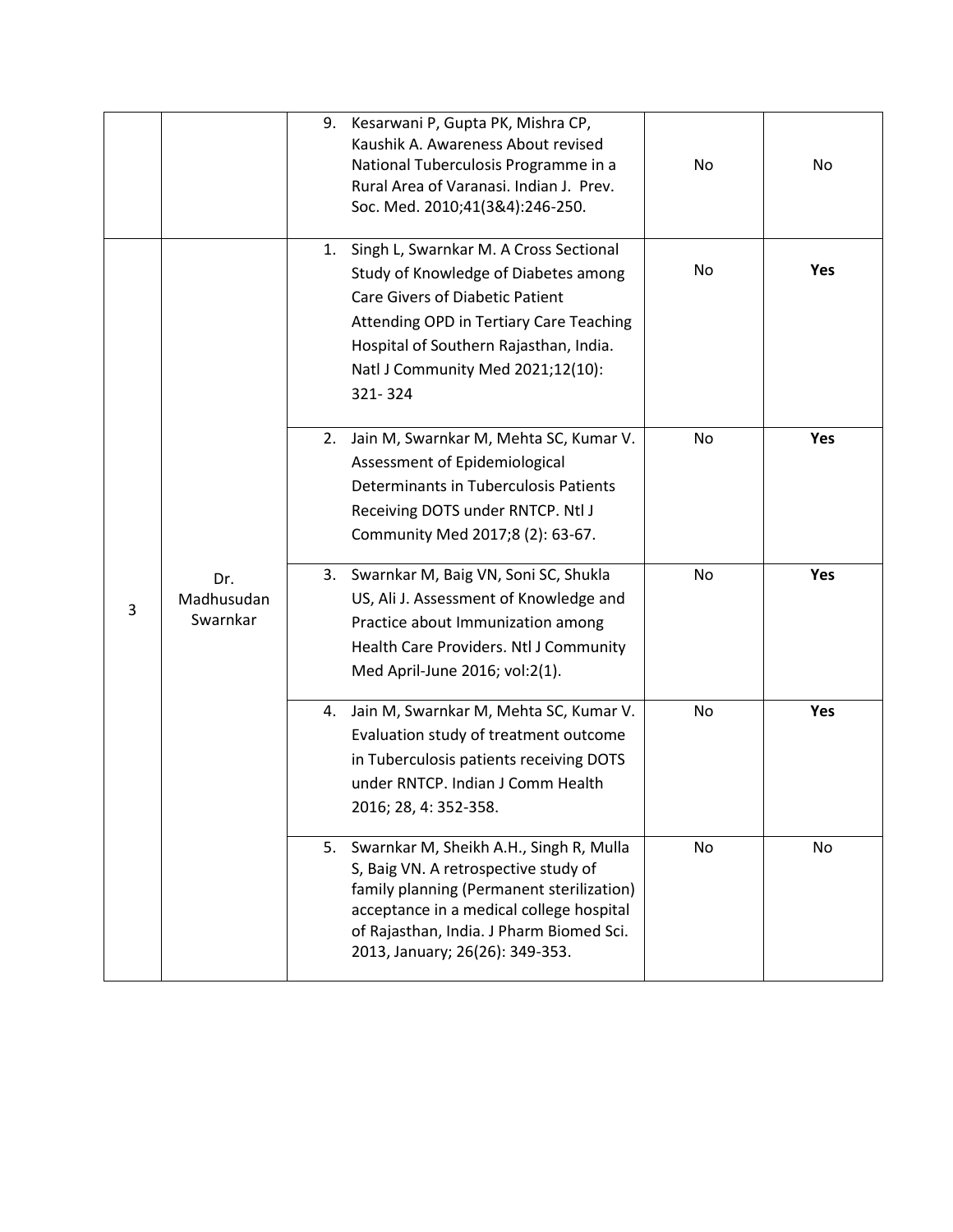|   |             |    | 6. Swarnkar M, Baig VN, Bhardwaj AK,                                 | No             | Yes |
|---|-------------|----|----------------------------------------------------------------------|----------------|-----|
|   |             |    | Rathore M, Kasyap A. A study of blood                                |                |     |
|   |             |    | pressure profile in school going                                     |                |     |
|   |             |    | adolescents of district Jaipur                                       |                |     |
|   |             |    | (Rajasthan). National Journal of                                     |                |     |
|   |             |    | <b>Community Medicine. April-June</b>                                |                |     |
|   |             |    | 2012; Vol 3(2): 242-246.                                             |                |     |
|   |             |    |                                                                      |                |     |
|   |             | 7. | Baig V N, Swarnkar M, Bhardwaj A K,                                  | No             | Yes |
|   |             |    | Rathore M, Kasyap A. A study on socio-                               |                |     |
|   |             |    | demographic profile and risk factors                                 |                |     |
|   |             |    | present in HIV infected patients                                     |                |     |
|   |             |    | attending art centre in tertiary care                                |                |     |
|   |             |    | hospital in Rajasthan, India. National                               |                |     |
|   |             |    | Journal of Community Medicine.                                       |                |     |
|   |             |    | 2012; Vol 3 Issue 2: 339-343.                                        |                |     |
|   |             |    |                                                                      |                |     |
|   |             | 1. | Singh D, Mulla S. Chemical analysis of                               | N <sub>o</sub> | No  |
|   |             |    | drinking water to compare reverse                                    |                |     |
|   |             |    | osmosis processed and unprocessed                                    |                |     |
|   |             |    | water quality. Environ Dis. 2020; 5:72-7.                            |                |     |
|   |             |    |                                                                      | No             | No  |
|   |             | 2. | Bias US, Mulla S, Ansari S. Internet<br>addiction among adolescents: |                |     |
|   |             |    | Prevalence, Impact on scholastic                                     |                |     |
|   |             |    | performance and psychiatric                                          |                |     |
|   |             |    | comorbidities. Indian J. Prev. Soc. Med.                             |                |     |
|   |             |    | 2018; 49(4):211-218.                                                 |                |     |
|   |             | 3. | Mankeshwar R, Mulla S. Evaluation of                                 | No             | No  |
| 4 | Dr. Shakila |    | status of ERIG use for Post-Exposure                                 |                |     |
|   | Mulla       |    | prophylaxis of Rabies. APCRI Journal.                                |                |     |
|   |             |    | 2017; January XVIII (III):15-17.                                     |                |     |
|   |             | 4. | Ansari SM, Mulla S. Dhat syndrome:                                   | No             | Yes |
|   |             |    | Delay in seeking psychiatric help,                                   |                |     |
|   |             |    | cultural myths and Co-morbid<br>depression. Ntl J of Community Med   |                |     |
|   |             |    | 2017; 8(7): 416-420.                                                 |                |     |
|   |             | 5. | Mulla S, Gupta PK. An experience of                                  | No             | No  |
|   |             |    | facility based management at one of the                              |                |     |
|   |             |    | malnutrition treatment centre in district                            |                |     |
|   |             |    | Baran of Rajasthan, India. Int J                                     |                |     |
|   |             |    | <b>Community Med Public Health</b>                                   |                |     |
|   |             |    | 2017;4(6): 2162-2166.                                                |                |     |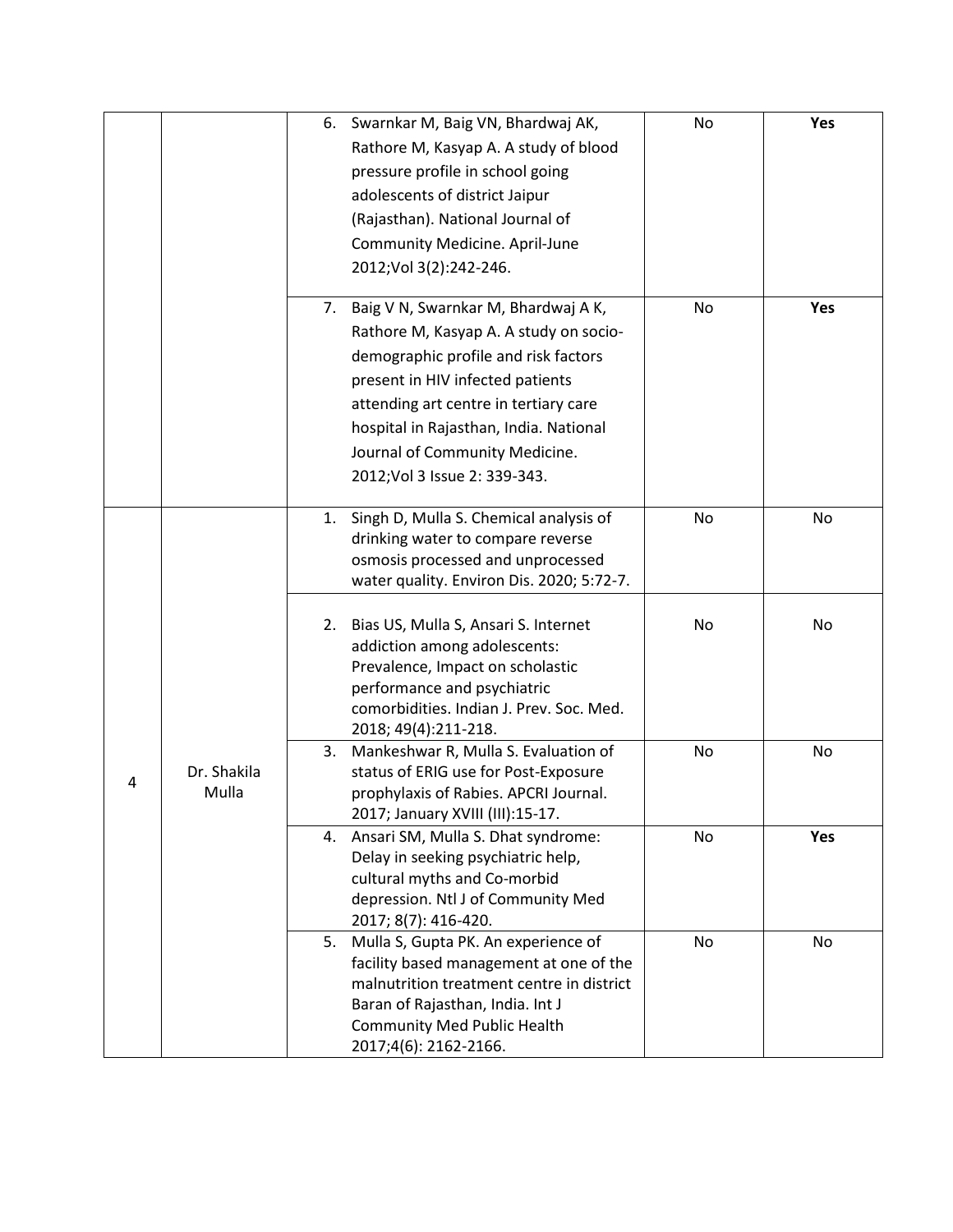|   |                    |    | 6. Ansari S, Mulla S. Gender differences in<br>the age of onset of schizophrenia in<br>south Rajasthan. Indian Journal of<br>Mental Health. 2017;4(3):263-66.                                                                                                         | No        | No         |
|---|--------------------|----|-----------------------------------------------------------------------------------------------------------------------------------------------------------------------------------------------------------------------------------------------------------------------|-----------|------------|
|   |                    | 7. | Gupta PK, Mulla S, Baig VN. Malnutrition<br>Treatment Centre in District Baran,<br>Rajasthan Appraisal of Performance.<br>Indian J Community Health [Internet].<br>2015 Sep. 30;27(3):341-5.                                                                          | <b>No</b> | Yes        |
|   |                    | 8. | Mulla S, Gupta PK, Ansari S. Analysis of<br>maternal mortality in a tertiary care<br>hospital of a metropolitan city. Indian J<br>Community Health. 2015 Dec.<br>31;27(4):448-50.                                                                                     | No        | Yes        |
|   |                    | 9. | Shakila M, Ranjit M. Study on adherence<br>of patients visiting anti-rabies clinic<br>(ARC) at tertiary care hospital in<br>Mumbai. Indian J. Prev. Soc. Med. 2014<br>Vol. 45; (3-4).                                                                                 | No        | No         |
|   |                    |    | 10. Mulla S, Akarte S, Mankeshwar R, Ansari<br>S. Adverse pregnancy outcome as a<br>result of anaemia and hyperglycemia<br>with special focus on time of registration<br>and weight gain during pregnancy. Ntl J<br>Community Med. Oct. - Dec. 2014; 5(4):<br>447-52. | No        | Yes        |
|   |                    | 1. | Jain M, Jain M, Kumar V, Garg K, Qureshi<br>A, Khichar R. Health Status of School<br>going Children: A Cross sectional study in<br>urban area of Jhalawar District,<br>Rajasthan. Healthline. 2021; 12(1):15-<br>21.                                                  | No        | No         |
| 5 | Dr. Mayank<br>Jain | 2. | Kumar V, Jain M, Shukla U, Swarnkar M,<br>Gupta P, Saini P. Prevalence of Anemia<br>and Its determinants among Pregnant<br>Women in a Rural Community of<br>Jhalawar, Rajasthan. Natl J Community<br>Med 2019;10(4):207-211.                                          | No        | Yes        |
|   |                    | 3. | Jain M, Jain M, Kumar V, Garg K, Qurishi<br>AA, Gupta PK. Assessment of Lifestyle<br>and Risk Behavior Practices among<br>Undergraduate Medical Students. Natl J                                                                                                      | No        | <b>Yes</b> |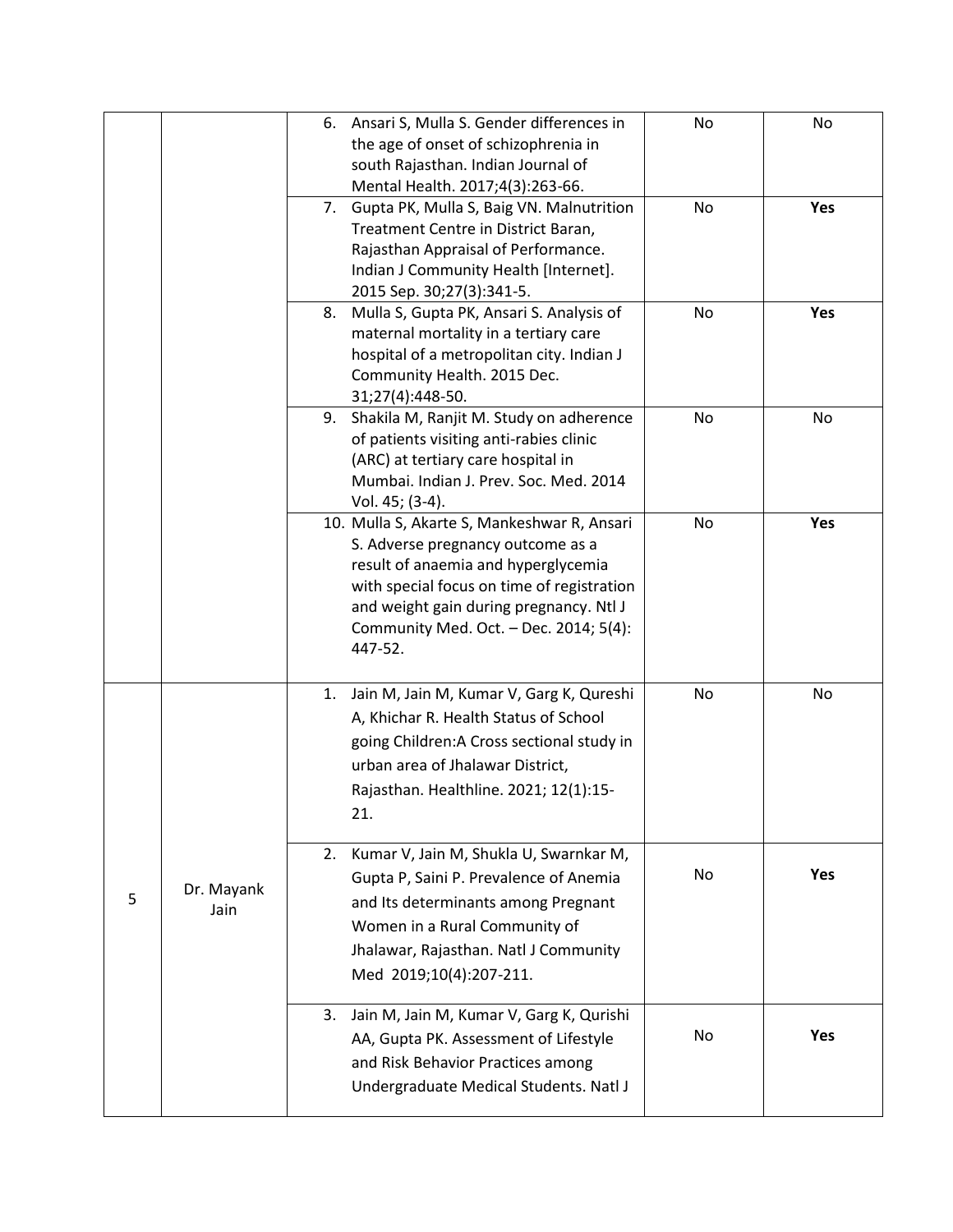|   |                    |    | Community Med 2019;10(5):312-315.                                                                                                                                                                                                                                  |    |            |
|---|--------------------|----|--------------------------------------------------------------------------------------------------------------------------------------------------------------------------------------------------------------------------------------------------------------------|----|------------|
|   |                    |    |                                                                                                                                                                                                                                                                    |    |            |
|   |                    |    | 4. Jain M, Swarnkar M, Mehta SC, Kumar V.<br>Assessment of Epidemiological<br>Determinants in Tuberculosis Patients<br>Receiving DOTS under RNTCP. Ntl J<br>Community Med 2017;8 (2): 63-67.                                                                       | No | <b>Yes</b> |
|   |                    | 5. | Jain M, Swarnkar M, Mehta SC, Kumar V.<br>Evaluation study of treatment outcome<br>in Tuberculosis patients receiving DOTS<br>under RNTCP. Indian J Comm Health<br>2016; 28, 4: 352-358.                                                                           | No | Yes        |
| 6 | Dr. Vinod<br>Kumar |    | 1. Kumar V, Jain M, Shukla U, Swarnkar M,<br>Gupta P, Saini P. Prevalence of Anemia<br>and Its determinants among Pregnant<br>Women in a Rural Community of<br>Jhalawar, Rajasthan. Natl J Community<br>Med 2019;10(4):207-211.                                    | No | Yes        |
|   |                    |    | 2. Kumar V, Nagar AK, Meena V, Jain M,<br>Dubey DK, Shukla US. Knowledge,<br>Attitude and Practices Regarding Family<br>Planning Among the Currently Married<br>Men in a Rural Area of Jhalawar District,<br>Rajasthan. Natl J Community Med<br>2018;9(11):803-808 | No | Yes        |
|   |                    | 3. | Kumar V, Kawatra A, Shekhawat K,<br>Sharma G, Acharya R, Sethia R.<br>Prevalence of Hypertension and Its<br>Determinants among Rural Adult<br>Population of Bikaner, Rajasthan. Int J<br>Prevent Public Health Sci 2016;1(6):32-<br>37.                            | No | No         |
|   |                    |    | 4. Kumar V, Shekhawat K, Kawatra A,<br>Acharya R, Qurishi AA. Pre Hypertension<br>and Modifiable Factors Associated with<br>Pre Hypertension among Rural Adult<br>Population of Bikaner, Rajasthan. Int J<br>Med Res Prof.2016,2(1);33-39.                         | No | No         |